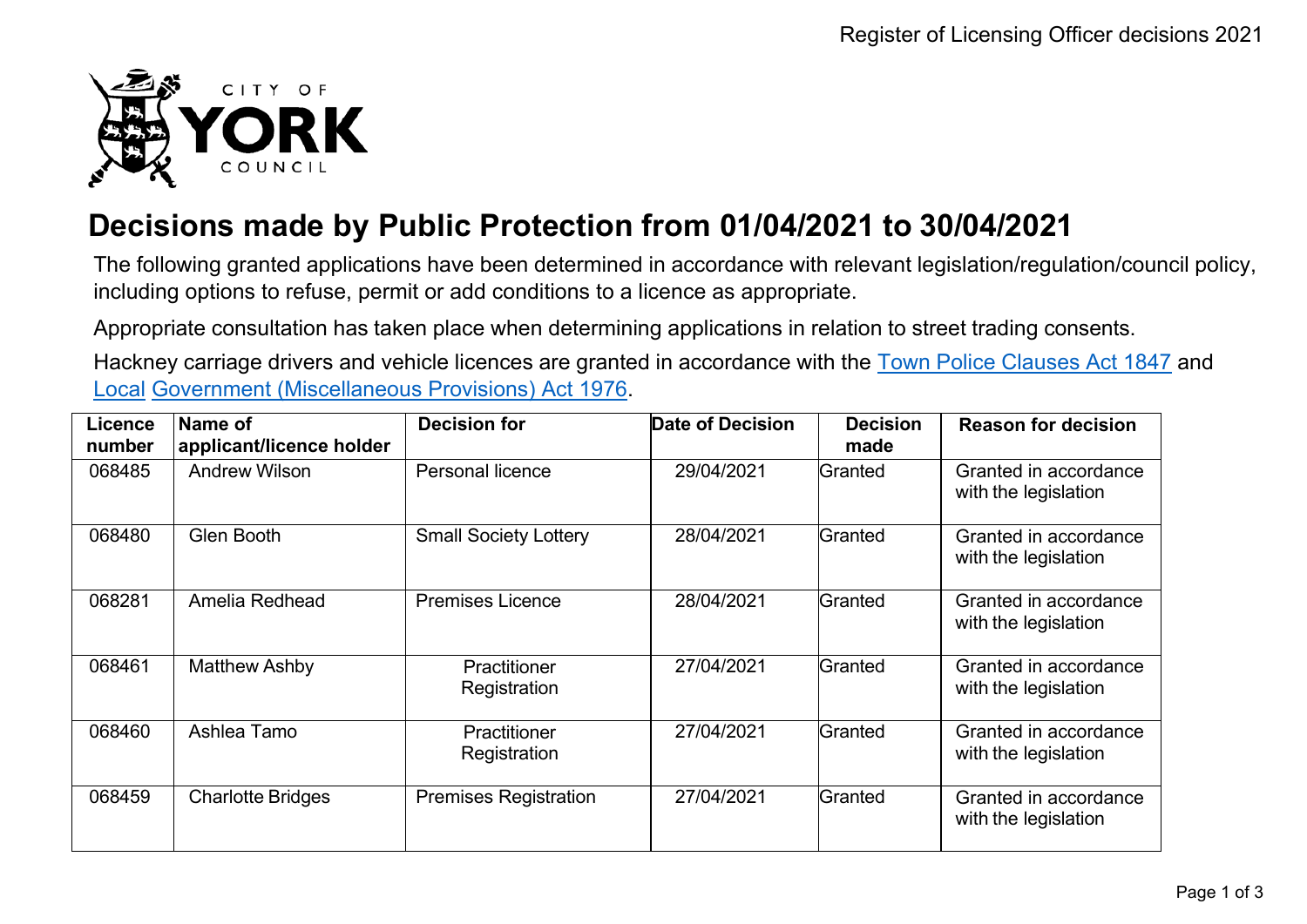Register of Licensing Officer decisions 2021

| <b>Licence</b><br>number | Name of<br>applicant/licence holder | <b>Decision for</b>                  | <b>Date of Decision</b> | <b>Decision</b><br>made | <b>Reason for decision</b>                    |
|--------------------------|-------------------------------------|--------------------------------------|-------------------------|-------------------------|-----------------------------------------------|
| 068454                   | <b>Tracy Turnbull</b>               | Personal licence                     | 26/04/2021              | Granted                 | Granted in accordance<br>with the legislation |
| 068452                   | <b>Katherine Beckett</b>            | Personal licence                     | 26/04/2021              | Granted                 | Granted in accordance<br>with the legislation |
| 68447                    | Vasile Macsim                       | <b>Practitioners</b><br>registration | 26/04/2021              | Granted                 | Granted in accordance<br>with the legislation |
| 68440                    | <b>Finishing Touches</b>            | <b>Premises Registration</b>         | 26/04/2021              | Granted                 | Granted in accordance<br>with the legislation |
| 220962                   | <b>Ethel Samkange</b>               | <b>Static Street Collection</b>      | 23/04/2021              | Granted                 | Granted in accordance<br>with the legislation |
| 068436                   | <b>Harry Swatton</b>                | Personal licence                     | 23/04/2021              | Granted                 | Granted in accordance<br>with the legislation |
| 220844                   | <b>Stephen Graley</b>               | House to House                       | 19/04/2021              | Granted                 | Granted in accordance<br>with the legislation |
| 068396                   | <b>Copmanthorpe Tennis</b><br>Club  | <b>Small Society Lottery</b>         | 15/04/2021              | Granted                 | Granted in accordance<br>with the legislation |
| 068199                   | <b>Beanland Knight Ltd</b>          | <b>Premises Grant</b>                | 15/04/2021              | Granted                 | Granted in accordance<br>with the legislation |
| 068378                   | <b>Samuel Fraser</b>                | Personal licence                     | 14/04/2021              | Granted                 | Granted in accordance<br>with the legislation |
| 068375                   | Anna Hartley                        | Personal licence                     | 14/04/2021              | Granted                 | Granted in accordance<br>with the legislation |
| 068317                   | Nicola Tempest                      | Personal licence                     | 06/04/2021              | Granted                 | Granted in accordance<br>with the legislation |